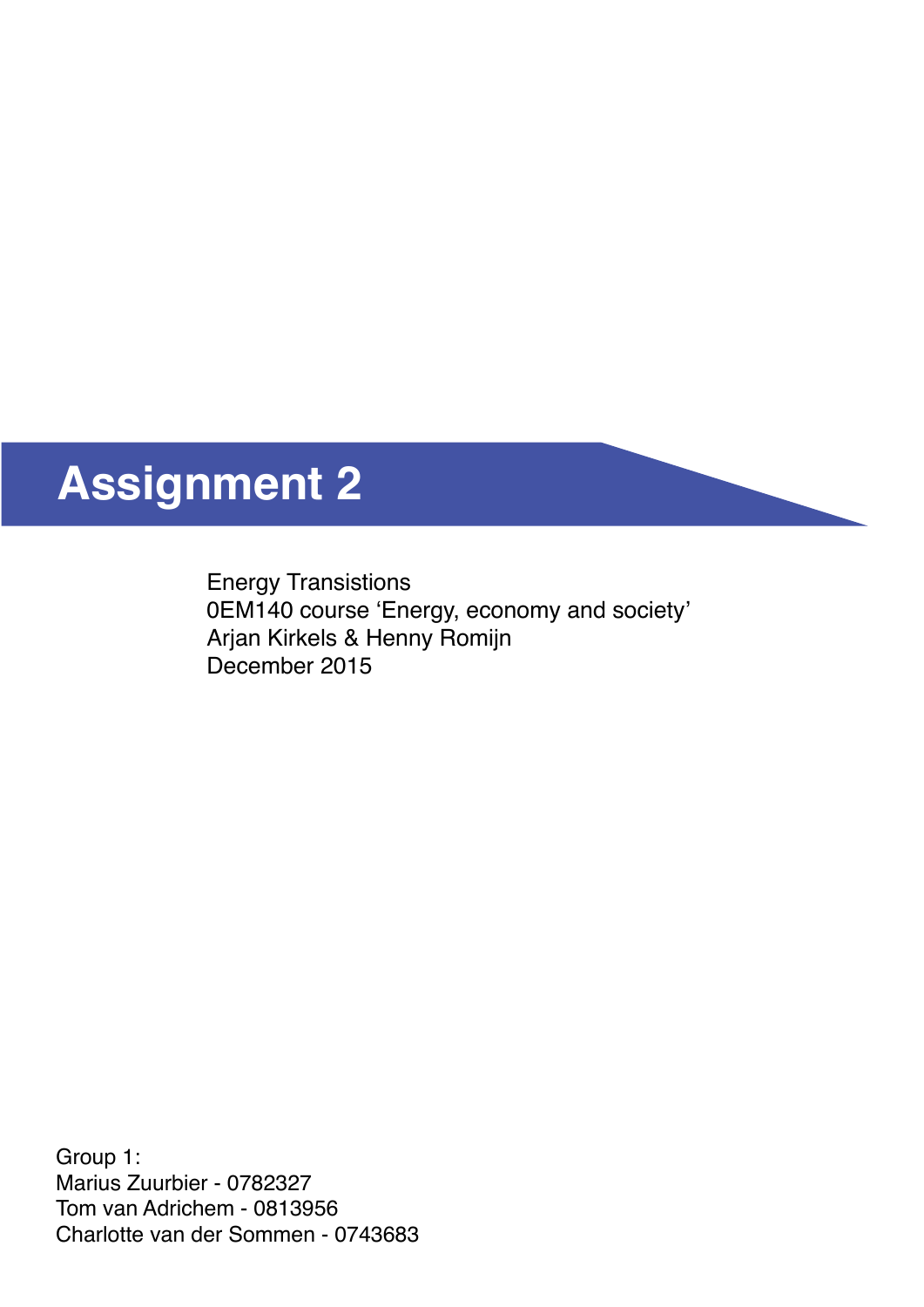Credentials energymodel: **www.pro.et-model.com**  Username: m.m.j.zuurbier@student.tue.nl<br>Password: Energy1 Password: **Netherlands 2030 v4**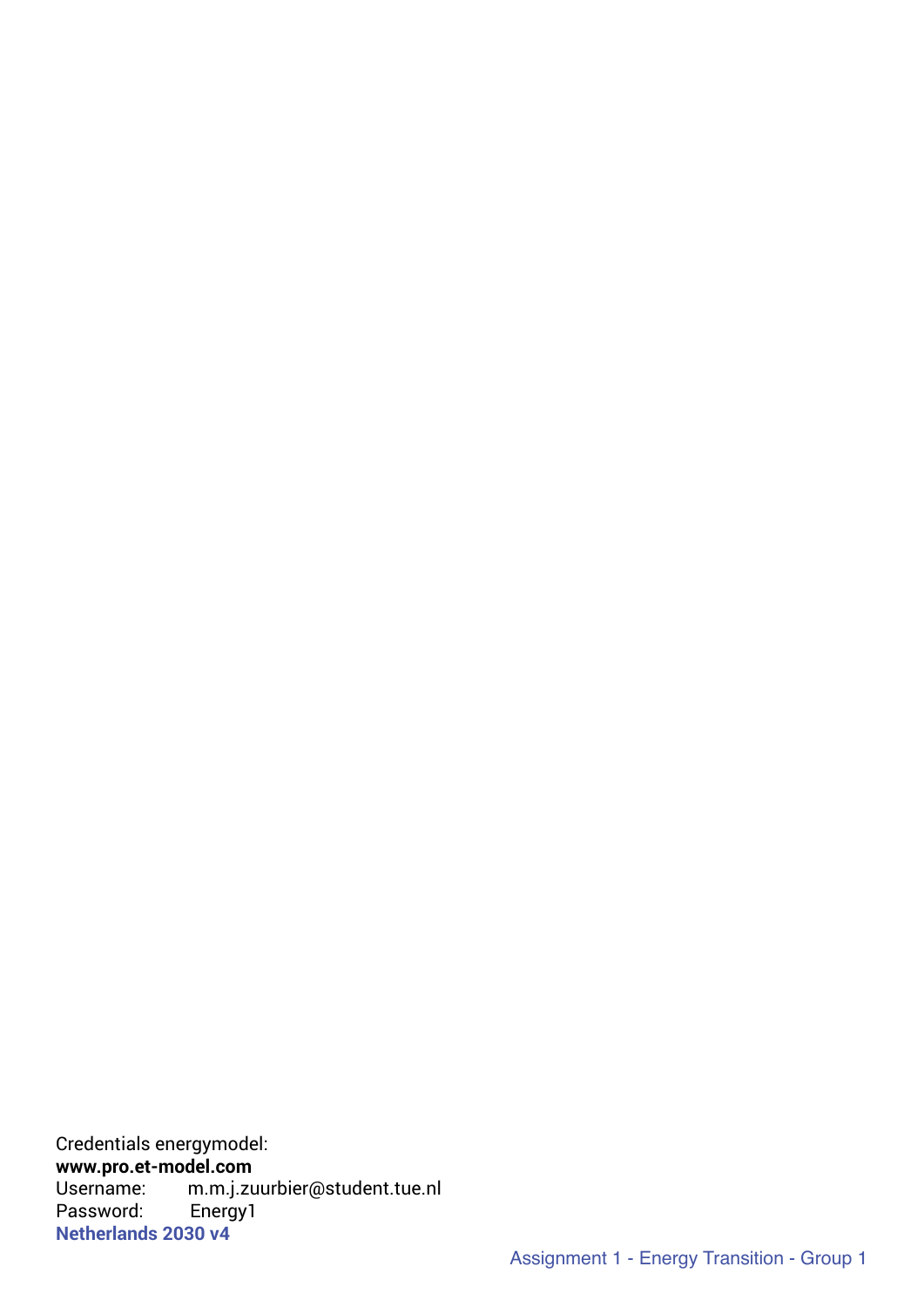This report gives insight into the changes, the energy sector in the Netherlands has to undergo by 2030. The report is based on the internet website **www.pro.et-model.com** where different kinds of energy scenarios can be simulated. The scenario 'Netherlands 2030' is used and in this report the influences of these changes are written down.

To simulate the scenario by 2030, different targets are set for the Netherlands. For these targets several indicators are chosen which are based on information from the European Union and the ECN in cooperation with 'Planbureau voor de Leefomgeving'. The following four targets are set for 2030:

- 1. The amount of CO2 emissions have to be reduced with 24% with respect to the current situation.
- 2. The amount of renewables for energy and electricity production has to increase with 27%.
- 3. The total energy use has to decrease with 30%.
- 4. The total costs of energy are allowed to increase with 10%.

The emissions of CO2 are a hot topic on the political agendas of many countries. They have to be strongly reduced in order to keep the global warming within acceptable limits. Therefore many companies are working together with the government in order to achieve this. The (International Energy Agency, 2015) indicates that by 2030 the total emissions of CO2 can be reduced to 76% of the current emissions (page 137). This is however a very optimistic goal whereby the global temperature will only increase by 2 °C. if implemented globally.

By the same agency the goal to increase renewable energy sources for energy and electricity production is defined (page 150). The target here for the complete European Union is to achieve at least 27% of renewables and energy efficiency targets by 2030. They strongly advise to reduce the usage of coal power plants and increase the implementation of bioenergy and other renewables. Therefore the amount of biofuel in the transport also has to increase. Not only the (International Energy Agency, 2015) sets the target for renewables at 27% by 2030, there are many other climate institutes that are spreading the same information (Energieonderzoek Centrum Nederland (ECN), 2014).

The amount of CO2 emissions strongly depends on the amount of energy that is used. Of course solar panels and wind turbines do not emit CO2 while generating electricity but these devices have to be produced as well. These kinds of renewable energy sources are just a fraction of the total energy usage in the Netherlands. So in order to decrease CO2 ¬emissions, devices can be made more efficient which reduces the energy usage. For example devices can be made 'smarter' whereby they shut down when they are not in use or can detect people in order to power up. The European Union has therefore set a target for the energy use in 2030 (Energieonderzoek Centrum Nederland (ECN), 2014). The yearly amount of energy usage by 2030 has to be 30% lower than the yearly amount of energy that is currently used.

In order to increase renewable energy sources in the Netherlands it is necessary for both consumers and companies to make these sources attractive. The government has the possibility to enforce the uses of renewable energy sources, by making use of penalties for those who don't use renewable energy sources. However, they will then receive a lot of criticism. In some cases it is better to subsidize such kind of renewability's in order to make them more attractive, because healthy companies will always take a look at what saves (or generates) more money over time. Therefore we think that it is allowed that the cost of energy can increase with 10% by 2030.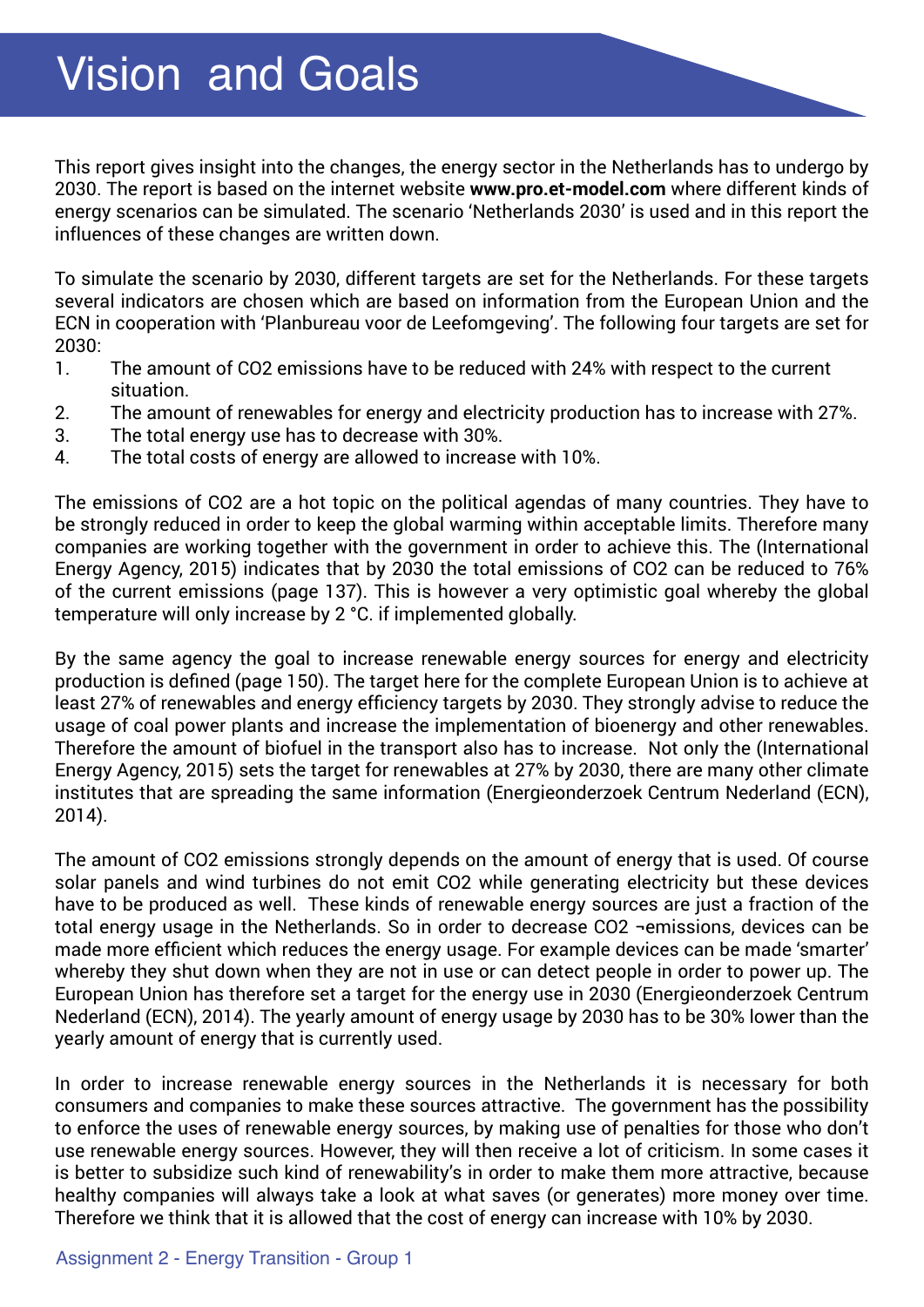### **Energy demand**

In order to achieve these goals several drastic energy improvements have to be done. It is very important that the government support these decisions. The most important decisions with the highest overall results for these goals are written in this report. The complete analysis can be found on the website with the credentials given at the end of this report.

The population in the Netherlands will increase in the upcoming 15 years with 0.4 million (Access, 2011), this would normally result in a higher energy usage, although devices will become more efficient and people will become more aware of the global threats. They will become more efficient with appliances (10%), light (40%), heating (60%), and washing (60%). The residences built before 1992 will slowly disappear (-0.2 million) and the new buildings build after 2020 have to become net/nearly Zero Energy Building (nZEB) (Gvozdenovic, Maassen, & Zeiler, 2015). Geothermal heat pumps will become more attractive both for cooling (+20%) and heating (+7.3%), this has also to do with the fact that in 2050 we think households will no longer use gas for cooking (-50.5%) and heating (-29%). District heating will take over individual oil and coal-fired heaters, and will increase the use of geothermal (+25 %), biogas GHP(+2.5%), and gas CHP (+2.5%). This ensures that the efficiency for the total grid increases with renewable sources integrated. Of course solar PV panels and solar thermal collectors will increase because of higher efficiency and lower payback times (Stanford (Glenn Martin), 2015).

Due to better economic times the number of companies will increase (+0,1%/year) and electricity usage will increase (+0.5%/year). Companies will also make more use of cooling systems (+0.5%), but smart systems (e.g. Toon and Nest (Eneco, 2015)) will decrease heating usage (-1.0 %). They will see the advantages of renewable sources as heat pumps with TS (+25.3%), solar thermal panels (+1.0%), and the advantage of district heating (+0.8%). The gas-fired heat pump will disappear (-10%) by 2030. Because of high costs fluorescent tubes (-61.9%) will be displaced by high-performance fluorescent tubes (+13.5%) and LED (+48.4%). By 2030 the recently uprising 'switchable windows' as renewable source, will be more and more implemented in buildings (+34.3%) (Karlsson, Khandelwal, Loonen, Hensen, Debije, & Schenning, 2015). Switchable windows are windows that can generate electricity from light.

The expectancy is that it becomes more profitable and simple to travel with public transport, whereby trains will be used more (+1.5%) than cars (-0.2%). Other transportation systems such as trucks (+1.5%) and inland navigation (+2.0%) will increase due to more demand of consumers (Fraunhofer, Analysis of a European Reference Target System for 2030, 2013). From 2035 forward all sold cars have to be electric (ECN, 2015). This, together with subsidies, will stimulate a decrease of diesel cars (-32.1%), Gasoline cars (-33.1%), diesel trucks (-35%), and diesel trains (-0.7%), while newer technologies will significantly increase like electric trucks ( +20%), trains ( +0.7%), LPG driven vehicles(+5.5%), compressed gas cars (+9.8%), and compressed gas trucks(+15.0%). For trucks it is more difficult to become completely electric because of high peak powers and long distance drives.

Industry uses a lot of energy, mostly consumed by heating processes. Therefore it is necessary to implement more recycling systems in the Netherlands, possibly subsidized by the government. Of course this is energy consuming as well, but it is a lot more efficient. However because of high demands of consumers, the aluminum supply will still grow (+0.5%) and the steel and polymers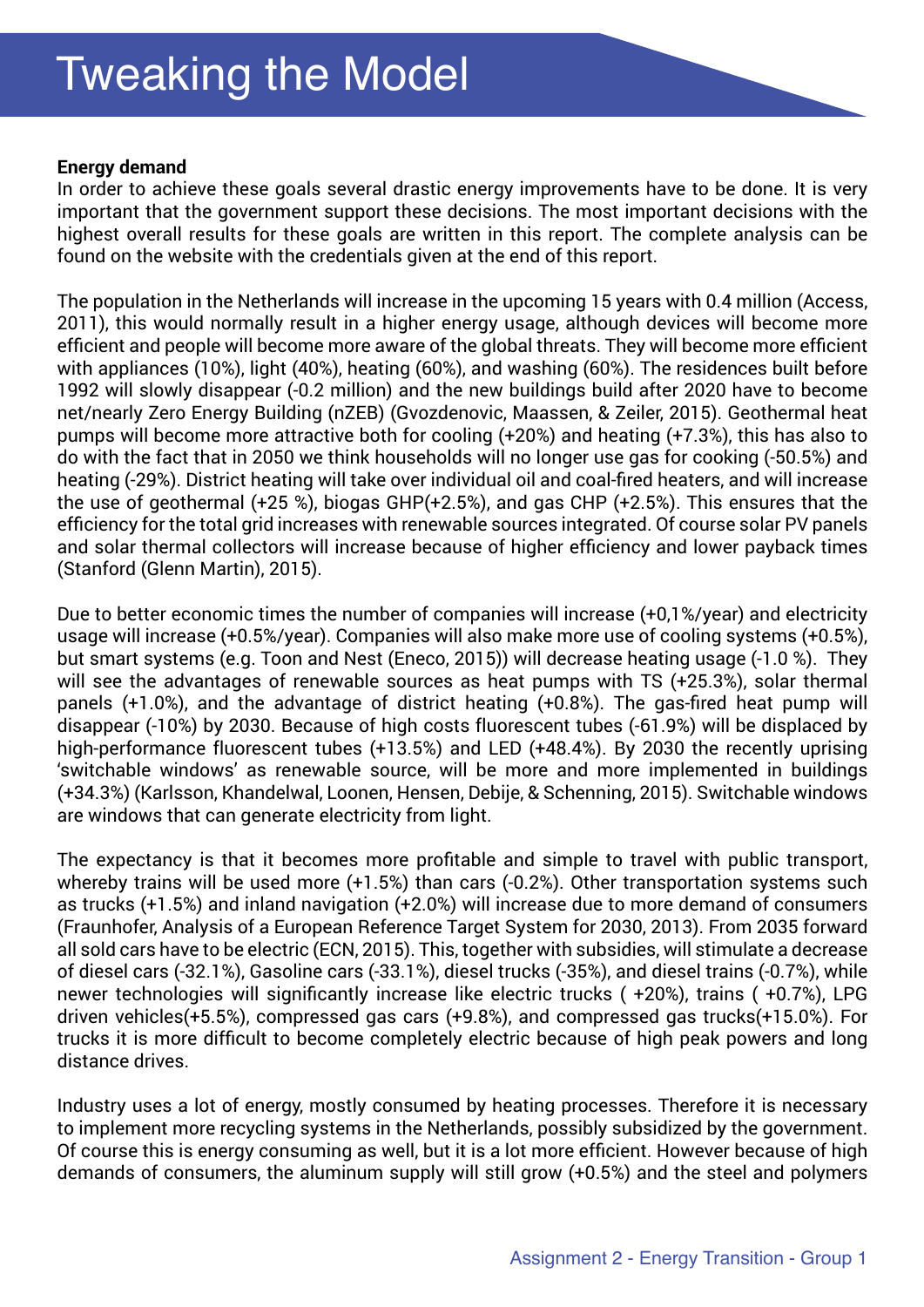supply will be stable over the coming 15 years. By replacing older machines with new more efficient ones, electricity and heat demand will decrease with 1.6% and 1.3% each year. (Trautmann, et al., 2013) Industry will make more use of combined heat & power as well (8.8%) therefore gas (-4.9%) and oil-fired furnaces /heat (-5.2%) will disappear.

We foresee more intense agriculture in the future; therefore electricity usage will go up in this sector. The electricity demand will grow with 0.3%. The energy use will shift mainly from gas-fires (-22.3%) and oil-fired (-12.2%) towards biomass-fired heating (+4.2%), heat pumps (+14.6%) and geothermal heating (+14.5%) (vox, Teitel, & Pardossie, 2010). This is because most equipment within the agricultural sector is out dated, and more renewable and high efficient equipment is more profitable.

#### **Supply and Cost Analysis**

In order to receive a complete analysis it is important that not only energy demands and efficiency improvements are taken into consideration, also the costs and supply are adapted to the new situation. This means that among others fuel costs, investments and maintenance costs of renewable energy sources and penalties of CO2 have to be adapted to 2030.

In (Cemeco, 2015), (Nasdaq, 2015) and (InvestMine, 2015)several data of fuel prices for the previous years are given, which use of these data an idea can be formed of what the price will be in 2030. This is done for Uranium ( +30%), Natural gas ( 0%), Coal ( -29%) and Oil ( +80%). The fact that the coal price will decrease more by 2030, while it already is very cheap, indicates that coal usage will increase when the government will not strictly regulate the usage of coal.

The investment costs for combustion plants will increase by 1 to 2 percent cause after treatment systems will be needed in order to reduce emissions. Operation and maintenance costs will increase cause of CO2 penalties, however for biomass and waste incinerator plants the costs will decrease cause of subsidies. The complete costs for wind turbines will decrease by a few percent due to higher capacities for the turbines. The price for solar panels and geothermal power plant will decrease as well due to higher efficiencies which means that a payback period is shorter and people will invest more in these sources. The penalty of CO2 emissions will increase drastically by 280% to 30 €/ton whereby companies are only free to allocate 50% of CO2 which is now still at 85%.

It is very difficult to foresee exactly what amounts of renewable energy sources in the Netherlands will be in 2030. However from the data we found we think wind turbine parks will double in the coming 15 years for both onshore and offshore. This results in more percentage of renewables, lower CO2 emissions, and lower amount of energy imports. The Netherlands will not make use of nuclear plants anymore and all old coal plants will be shut down as is already part of the agenda in the parliament nowadays (AD.nl nieuws, 2015). This counteracts with the wind turbine parks as it will increase energy imports again and therefore also will increase the total costs. Therefore this is probably such a high political issue.

By 2020 a minimum of 10% of all fuels in transport has to be alternative fuels, like biofuel. We think this trend will go on and in 2030 a minimum of 20% is bio fuel in all transport tracks. When more biofuels are added the CO2 emissions will decrease while costs and renewables will increase.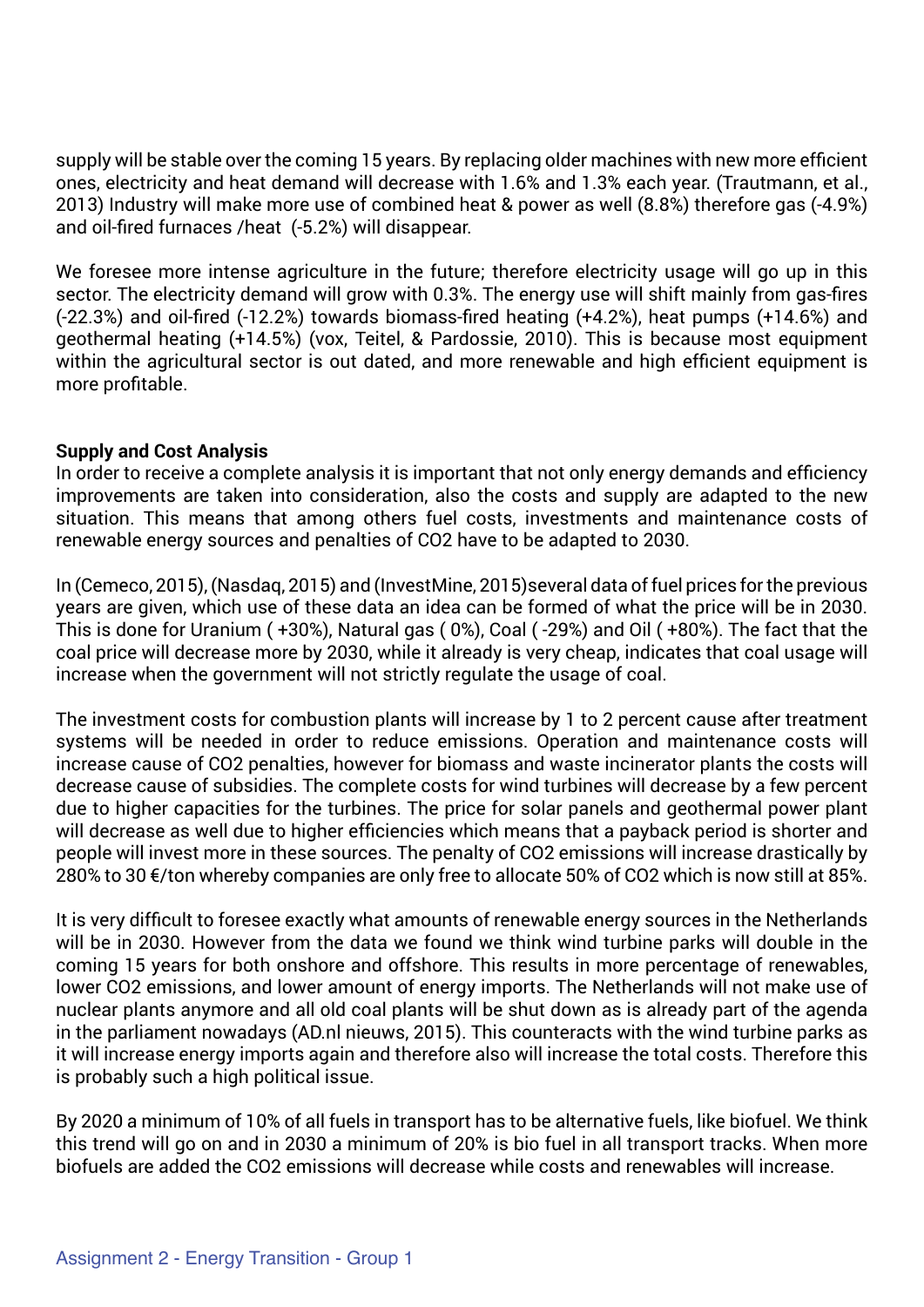First each sector will be discussed by the following criteria: What is the most important factor that influences the energy need, how to achieve that and which actors are affected by that. The order of the program will be followed: Households, Buildings, Transportation Industry, and Agriculture. After this discussion the overall outcome combined with a reflection on the set goals will be discussed.

Households are at this instance accountable for 15 percent of the overall energy demand in the Netherlands. As mentioned in the preceding section the energy intensity can be lowered by a fair amount: From almost 400 PJ to 220 PJ is possible with a yearly increase in costs of 1 billon. The biggest influence here is the heating demand. This is lowered by 2% per year. On first glance this may be ambitious but the introduction of among others reel smart thermostats will help to achieve this goal. Besides the homeowners should become more aware of the impact they causes on the environment when they set the thermostat a degree warmer. The government together with the utility suppliers are the main actors that can enforce the use of smart thermostats, but the homeowners will eventually also benefit from this development as their energy bill will become lower.

For Building the energy demand can be lowered by 150 PJ while saving 1.5 billon euros a year on the costs. Increasing the isolation value of the buildings greatly reduces the energy demand, Furthermore the use of thermal storage/ heat pumps help to reduce the use of gas. By the 2020 all new buildings should be nZEB. This regulation will have a positive contribution to the decrease of energy usage. However, if it will be enough to reduce the energy to our goals is questionable. The positive aspect of changing the buildings to more energy efficient buildings is the decrease in overall costs. The most important stakeholder here is the government, that demands the owners to comply with the nZEB regulation by 2020.

The transportation sector is difficult to adapt, in the near future electric trucks are not realistic. However electric cars are more promising. With the rise of car sharing initiatives we predict that the total amount of cars will not increase anymore. Those two factors combined with more bio based fuels help to lower the overall energy demand of the sector. To get a 50% share of electric cars is not straightforward. The car manufactures should therefore invest more in electric cars and the government should support the use of electric cars and invest in the infrastructure to charge the cars. The investment cost of the infrastructure is not incorporated in the analysis. In total 100 PJ of energy could be saved. The expected yearly decrease of cost by 8 billion is cancelled out by the infrastructure investment costs.

The difficulty with changing the industry is twofold: The industry uses a lot of oil as raw material for making goods. The other problem is that the energy insensitive industries use fuel to generate heat. This cannot (easily) be replaced by electricity or bio fuel. A solution can be in the form of more intense recycling of namely metals. In the chemical industry CHP can help to increase the efficiency and with that lowering the CO2 emission. Shifting from Best practice to Best technology in all the different industries is very effective.

Upwards to 26 percent of energy could be saved according to (Fraunhofer, Analaysis of European Reference,Target system for 2030, 2013). By our measures the energy demand is decreased with 157 GJ.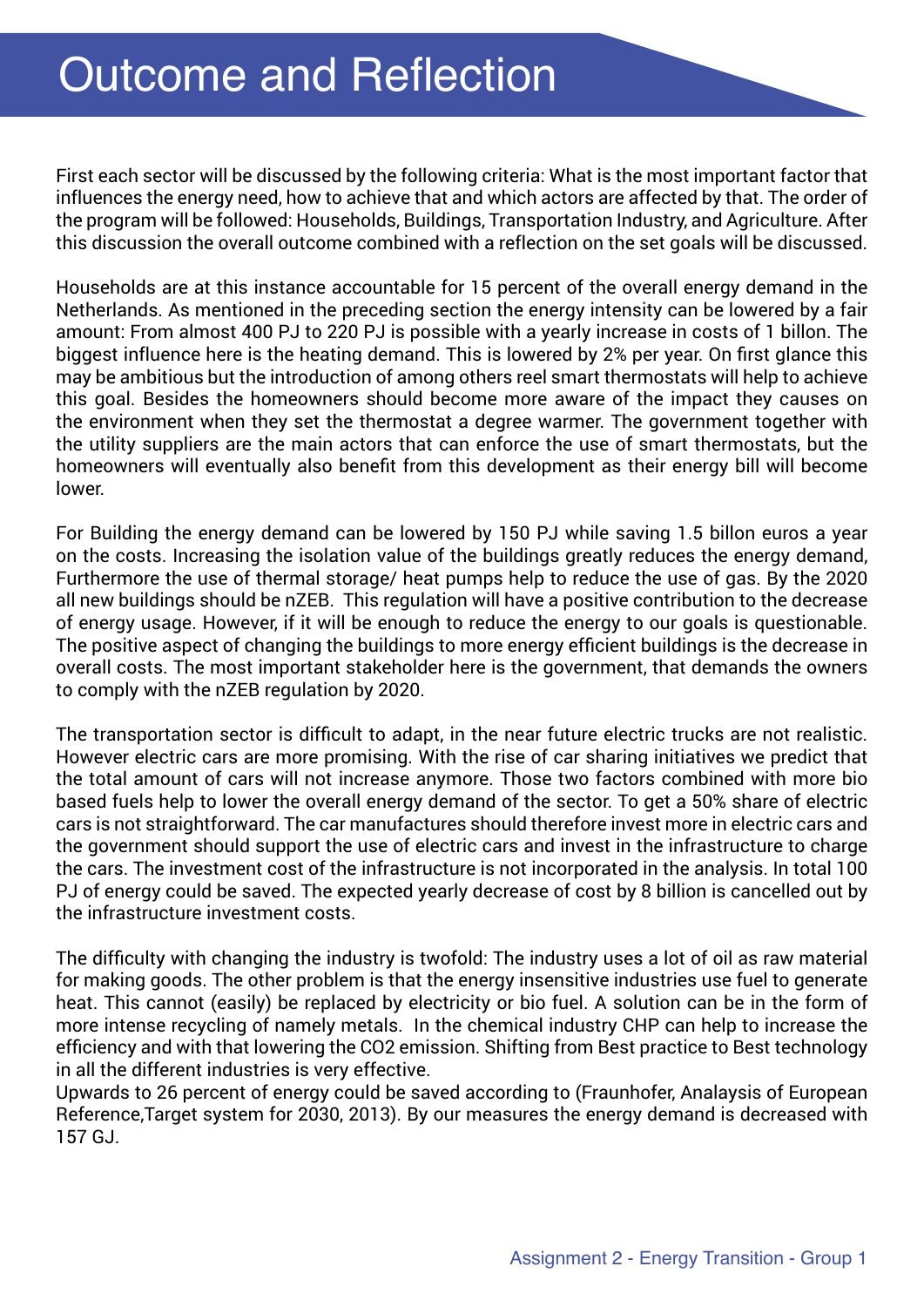Changing the industry will not be easy. There are a lot of big companies that will probably use their influence on the government if the implementation of the best technology needs large investments.

The Agriculture it is not changed drastically, because the agriculture uses only a small amount of the total energy, and typically farmers are financial not able to do large investments in energy saving measures. Therefore the focus is on making processes more efficient, in that way the environment and the farmer will benefit from it. The main actor will be the farmers themselves. Supported by the government they can make the production more efficient and less polluting.

#### **Overall goals.**

With help of the energy transition model it turns out that it is possible to use 30% less energy, to decrease the CO2 emissions by 24%, and to produce 17.5% of the total energy demand using sustainable energy sources, without increasing the energy costs with more than 10%.

One goal was that 27% of all energy should be produced by renewables. One of the biggest problems with renewables besides availability is that most of them are only for electricity generation. For example in the optimized model the total amount of electricity used is equal to around 350PJ. This is just a small fraction of the total 1740 PJ of energy used in the Netherlands. Especially in energy industries this causes problems. In the steel industry there is for example no sustainable technology available to replace the huge furnaces used to melt iron ore.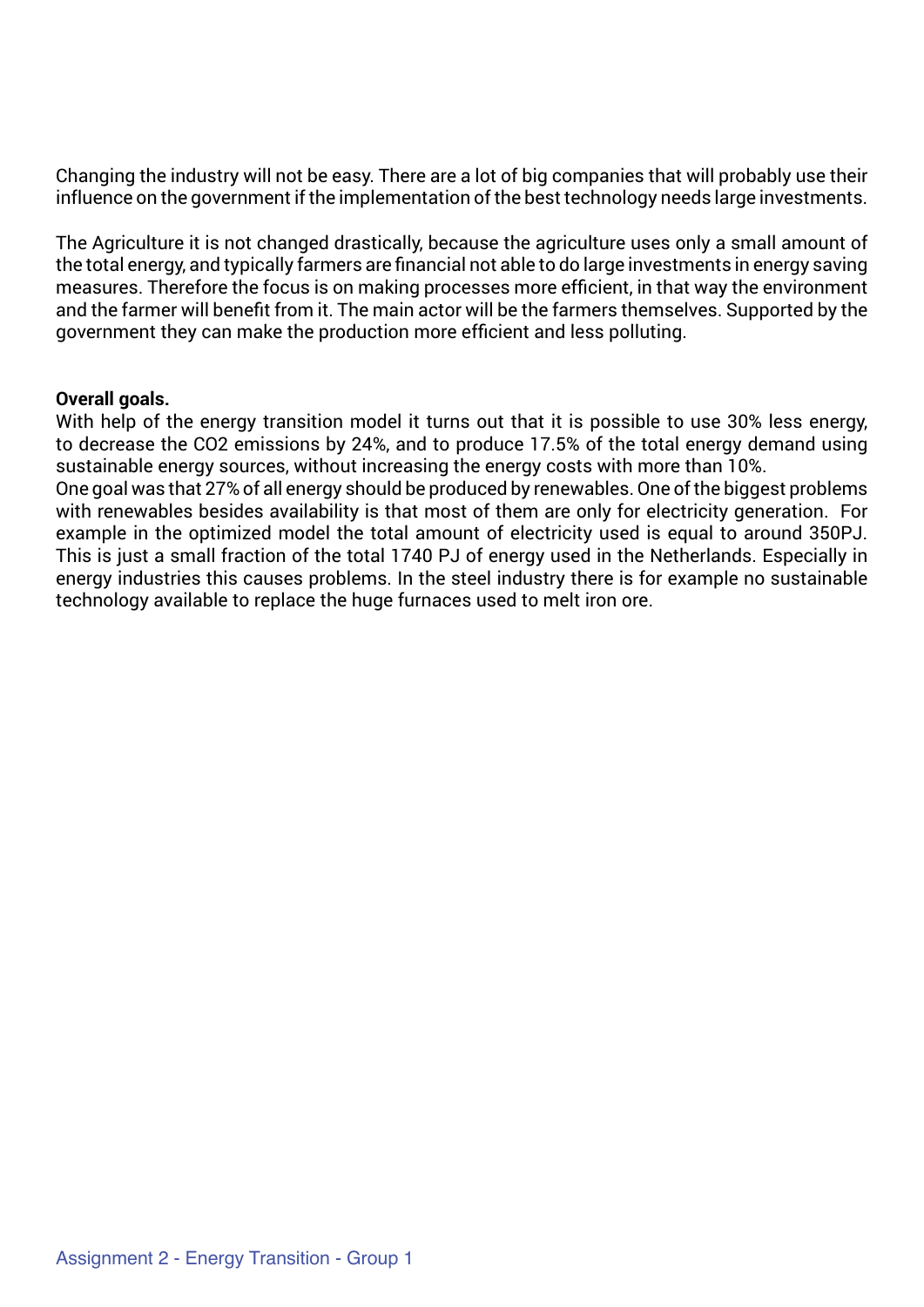Assignment 2 - Energy Transition - Group 1